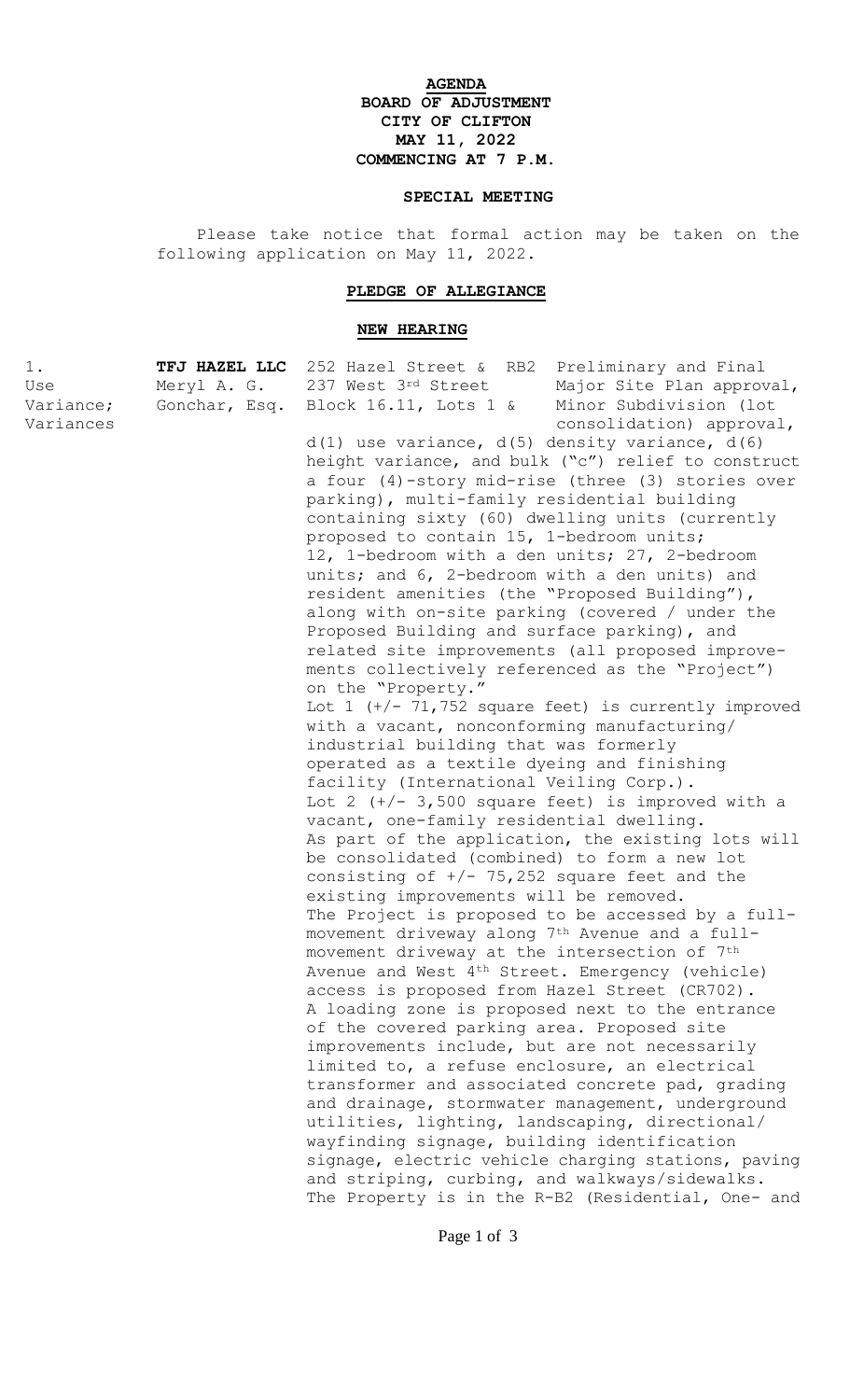Two-Family and Garden Apartments) Zone District (the "R-B2 Zone"), which does not permit mid-rise, multi-family residential buildings. In connection with the preliminary and final major site plan approval related to the Project, the Applicant is seeking the following variances pursuant to N.J.S.A. 40:55D-70(d), from the City of Clifton Zoning Ordinance (the "Ordinance"), as follows:

1. From Section 461-13.1.E "Use Regulations" for the R-B2 Zone To permit a mid-rise, multi-family residential building in the R-B2 Zone, where mid-rise, multi-family residential buildings are not permitted.

2. From Section 461-13, Attachment 1 "Schedule of Regulations as to Bulk, Height and Other Requirements Residential Zone" Minimum Lot Area per Dwelling Unit – To permit a lot area per dwelling unit of 1,254.2 square feet, where a minimum lot area per dwelling unit of 3,351 square feet is required.

3. From Section 461-13, Attachment 1 "Schedule of Regulations as to Bulk, Height and Other Requirements Residential Zone" Maximum Building Height (Feet) To permit a building height of 44.2 feet, where a maximum building height of 35 feet is permitted.

In connection with the preliminary and final major site plan approval related to the Project, the Applicant is seeking the following variances pursuant to N.J.S.A. 40:55D-70(c), from the Ordinance, and/or waivers / exceptions from the Residential Site Improvement Standards (RSIS), N.J.A.C. 5:21-4.14, as follows:

1. From Section 461-13, Attachment 1 "Schedule of Regulations as to Bulk, Height and Other Requirements Residential Zone" Minimum Rear Yard Setback To permit a rear yard setback (measured to the Garden State Parkway right-of-way) of 4.5 feet, where a minimum rear yard setback of 40 feet is required.

2. From Section 461-13, Attachment 1 "Schedule of Regulations as to Bulk, Height and Other Requirements Residential Zone" Minimum Side Yard Setback To permit a side yard setback of 12.2 feet (along Hazel Street (CR702)), where a minimum side yard setback of 20 feet is required.

3. From Section 461-13, Attachment 1 "Schedule of Regulations as to Bulk, Height and Other Requirements Residential Zone" Minimum Combined Side Yard Setback To permit a combined side yard setback of 33.2 feet (12.2' as measured from Hazel Street (CR702) and 21.0' as measured from the property line adjoining Block 16.11, Lot 17), where a minimum combined side yard setback of 40 feet is required. 4. From Section 461-13, Attachment 1 "Schedule of Regulations as to Bulk, Height and Other Requirements Residential Zone" Maximum Lot Coverage To permit a maximum lot coverage of 29.3%, where a maximum lot coverage of 25% is permitted.